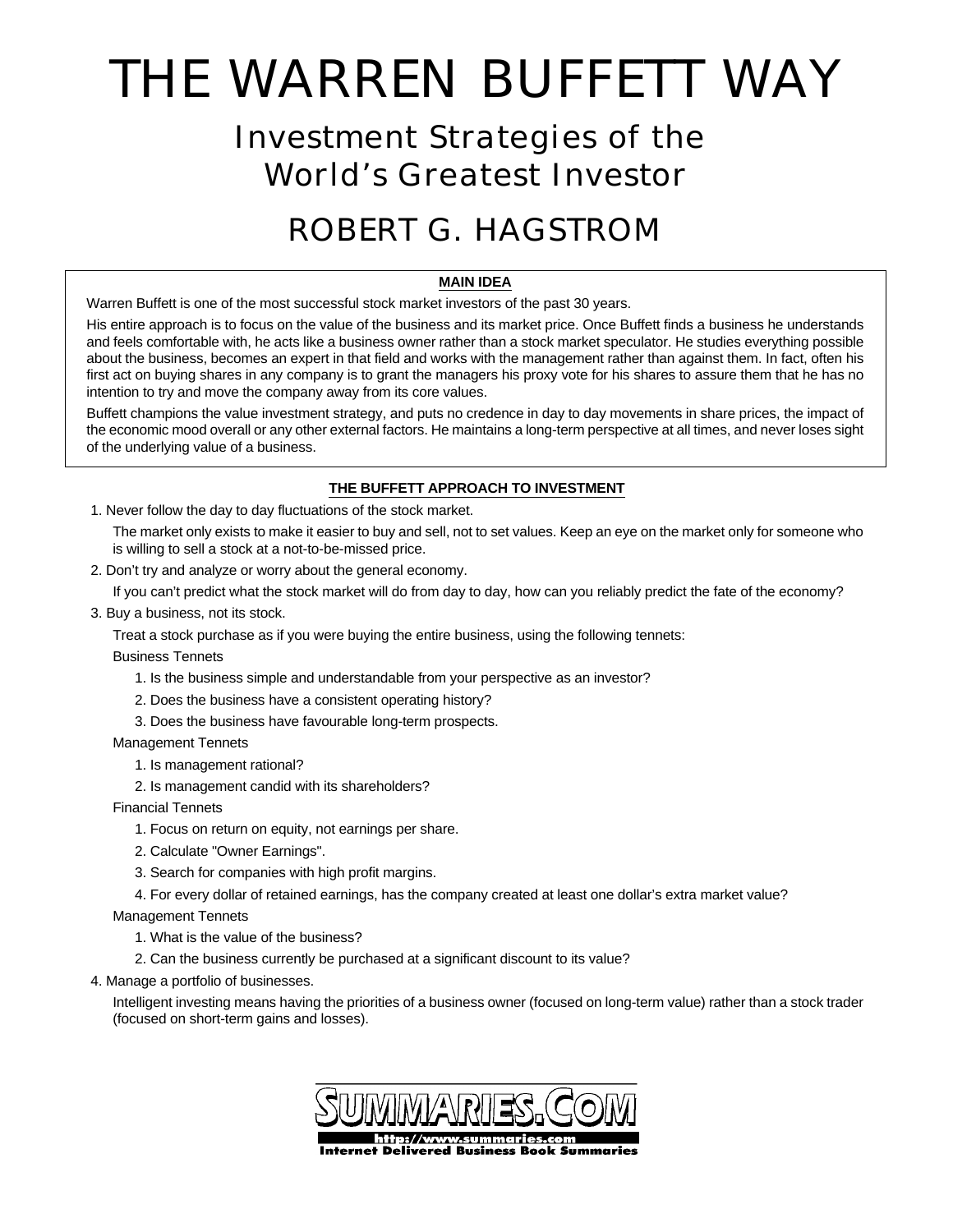### **1. WARREN BUFFETT**

In the 1993 *Forbes* list of America's richest people, Warren Buffett had an estimated net worth of \$8.3 billion. Of all 69 people listed, Buffett is the only one who obtained his wealth from the stock market.

Buffett graduated from the University of Nebraska. While there, he read a book *The Intelligent Investor* by Benjamin Graham. This book so impressed Buffett that he went to New York to study with Ben Graham at the Columbia Graduate Business School.

At the age of 25 in 1956, Buffett started an investment partnership. He had seven limited partners who contributed \$105,000 and Buffett as general partner put in \$100. The limited partners received 6-percent interest per year and 75-percent of the profits generated above this level. Buffett was paid the other 25-percent. Over the next 13 years, this partnership compounded investments at an annual rate of 29.5-percent. In 1965, Buffett closed the partnership and cashed out with a personal stake of \$25 million.

Warren Buffett used his capital to purchase a controlling interest in Berkshire Cotton Manufacturing, a well established but struggling textile company. This company merged with Hathaway Manufacturing, and also bought interests in two insurance companies in 1967. The combined company was renamed Berkshire Hathaway.

The insurance companies generated steady cash flow, which was invested in stocks and bonds to have the funds available for payment of claims. The company's stock portfolio in 1967 was \$7.2 million, so Buffett assumed control of this. Within two years, the stock portfolio had grown to \$42 million, and the insurance company profits far outweighed the return generated by the textile side of the company.

During the 1970s, Bershire bought three more insurance companies and started another five. Buffett also closed the textile side of the company and converted Berkshire Hathaway into a holding company. Berkshire owns a number of other varied companies which generate good returns on equity without using debt. By 1993, the noninsurance side of Berkshire-Hathaway group had a sales turnover of \$2.0 billion and earned \$176 million after tax - about 37-percent of the gorup's operating earnings.

Warren Buffett and his wife now own around 40-percent of the stock of Berkshire-Hathaway. He works as Chief Executive of the company for an annual salary of \$100,000 per year. Many of his employees who manage different parts of the company earn much more.

Berkshire-Hathway had a corporate net worth of \$22 million when Warren Buffett assumed control. Today, it is worth more than \$10.2 billion. Buffett's goal is to increase the company's worth by a 15-percent compound rate each year.

Berkshire pays no dividends but reinvests all money earnt. Therefore, shareholders look to a capital gain in the value of their stock. Since 1964, Berkshire shares have grown from \$19 each to more than \$22,000 per share today. Over the past 25-years, Berkshire has grown at an compound rate of 23.2-percent per year - well above Buffett's target of 15-percent per year.

### **2. TWO MENTORS**

### Main Idea

Warren Buffet's investment methodology is a hybrid mix of the strategies put forward by two 1930s style investment advisers, Ben Graham and Philip Fisher.

From Graham, Buffett learned the margin of safety approach that is, use strict quantative guidelines to buy shares in companies that are selling for less than their net working capital. Graham also emphasized that following the short-term fluctuations of the stock market is pointless, and that stock positions should be long term.

From Fisher, Buffett added an appreciation for the effect that management can have on the value of any business, and that diversification increases rather than reduces risk as it becomes impossible to closely watch all the eggs in too many different baskets.

#### Supporting Ideas

1. Benjamin Graham

Author of *Security Analysis* and *The Intelligent Investor*, Graham is widely considered as the first professional financial analyst.

Ben Graham grew up in New York and had a science degree from Columbia University. By the age of 25, he was a partner in a brokerage firm earning \$600,000 per year. He was financially ruined by the 1929 crash and had to rebuild his fortune.

Graham's investment philosophy was that a well-chosen, diversified portfolio of common stocks, based on reasonable prices, were the soundest possible long-term investment anyone could make.

To Graham, the distinction between an investment and a speculation was: *''An investment operation is one which, upon thorough analysis, promises safety of principal and a satisfactory return. Operations not meeting those requirements are speculative.''*

An investment requires safety of principal and a satisfactory return. Safety is a relative term, and can never be determined in an absolute sense. Similarly, the concept of a satisfactory return (whether dividend income or stock price appreciation) is also subjective.

Graham described three approaches to investing in common stocks:

1. The Cross-Section Approach.

The investor buys some shares in companies in every sector of the market. Then, whatever happens in the economy, at least one stock will be performing well.

- 2. The Anticipation Approach.
- a. Short-Term Selectivity.

This is the investment in companies which have the most favourable outlook in the next 6-months to a year. Although this is volatile and superficial, this is the dominant approach used by most sharebrokers.

b. Growth Stocks

These are companies whose sales and earnings are expected to grow at a rate above those of the average business. The trick is to buy stock in any company whose products were at an early stage of their life cycle, when profits and revenues were just about to take off. The difficulty here is in accurately forecasting rates of growth.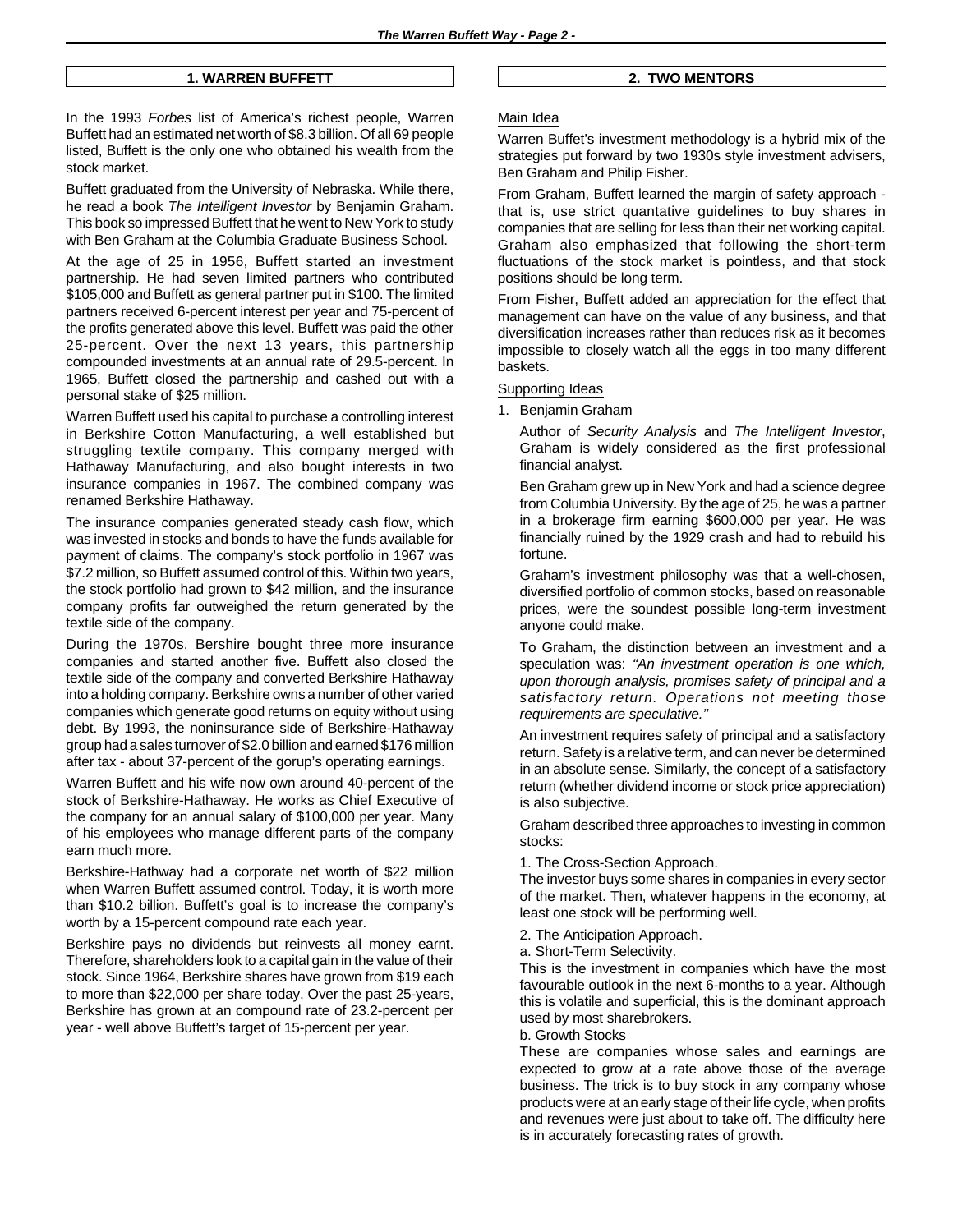### 3. Margin of Safety Approach

Invest only in companies which have a large margin between earnings and fixed costs. In a downturn, that company is most likely to ride out a recession well. Applying this concept to a stock, buy shares only in a company for which the share price is below its intrinsic value as determined by assets, earnings, dividends and future prospects.

Graham strongly advocated the margin of safety approach with investment in common stock of growth companies. His approach to investment was to purchase growth company shares when the overall market is trading at a low price or when growth company shares are trading below their intrinsic value. However, since buying at market lows is everyone's objective, there is no competitive advantage in that approach. Therefore, Graham suggested that identifying undervalued stocks, regardless of market sentiment, was the key to stock market investment success.

Intrinsic value is closely linked to a company's future earning power and fixed costs. It is hard or real assets plus the future value of the earnings those assets will produce.

Graham advocated two approaches to buying shares:

1. Buy for less than two-thirds a company's net asset value. 2. Focus only on low price-to-earnings ratio stocks.

These stocks will generally be out of favour with market sentiment. The market inefficiency, created by emotions, generates valuable opportunities for the rational investor.

### 2. Philip Fisher

Author of *Common Stocks And Uncommon Profits*, Fisher was a stockbroker who set up in business just after the 1929 crash.

Fisher focused on companies with an ability to grow sales and profits over the years at rates greater than the industry average. He classified these types of companies as:

### 1. Fortunate and able.

Companies which work aggressively to create larger markets for their products, and are in a position to benefit from events outside the company's control.

### 2. Fortunate because they were able.

Companies which continually carried out research and development to produce better products and new markets.

Fisher studied a company's sales organization in addition to its research and development capabilities. He also looked at profit margins and accounting controls. Fisher believed marginal companies never succeeded over the long run. He looked for companies which were dedicated to maintaining their competitive advantage and strengthening their market position.

He also looked for companies which could grow without requiring additional equity financing. If a company expanded on the strength of its products and services rather than by expanding its capital base, Fisher thought that augered well for the future.

Above-average management capabilities in companies were also keenly sought by Fisher. He saw as a good sign any management who communicated freely with shareholders when the company was experiencing unexpected hard times. The management should also have an ability to develop good working relations throughout the company.

Fisher examined the unique distinguishing characteristics of each company. He looked for clues by interviewing customers, vendors, competitors and consultants. He

always tried to garner an accurate picture of relative strengths and weaknesses by his research.

Fisher suggested it was better to hold stock in a few outstanding companies than a large number of average companies. He always invested within his own circle of competence - that is, with companies he understood and felt comfortable with.

### **3. FOUNDATIONS OF THE BUFFETT APPROACH**

### Main Idea

Warren Buffett lets companies inform him by their operating results, not by short-term stock market fluctuations. His is a very patient investment strategy based on the value of the business. Buffett's whole approach is to look at a share purchase from the perspective of a business owner rather than as a stock market dabbler.

### Supporting Ideas

1. There is a large difference between investing in a particular stock and trying to predict the direction of the general market.

In spite of technology, it is still people that make markets. Investor sentiment has the largest influence over short-term market direction and stability. However, the long-term value of a stock is ultimately determined by the economic progress of the business, not the day-to-day market fluctuations.

### 2. The Mr. Market Allegory.

Imagine you are the owner of a small business in partnership with Mr. Market. Every day, Mr. Market quotes you a price at which he is willing to buy your half of the business or sell you his half. While the business is sound and makes good progress, Mr. Market's quotes vary widely according to the mood he is in.

When he is in an upbeat mood, his price is exceptionally high. Conversely, strike him on a bad day and he is very pessimistic and quotes an unusually low price.

If you were in business with Mr. Market and you tried to take advantage of his wisdom, you would be on an emotional roller coaster ride. Rather, it is Mr. Market's pocketbook you should take advantage of, not his wisdom. It is disastrous if you fall under his influence.

A successful stock market investor should put aside the emotional whirlwind Mr. Market unleashes on the general market every day and exercise sound business judgement.

- 3. Investors must be financially and psychologically prepared to deal with the everyday market fluctuations. Unless you can watch the value of your stock holdings decline by 50-percent or more without becoming panic striken, you will never succeed.
- 4. Price declines are a welcome way to add more shares to your portfolio at a lower price. As long as your are investing in a soundly run business with good fundamentals, management and prices, the market will eventually acknowledge success.
- 5. The ability to say ''no'' unless all the facts are in your favour is a significant advantage for any stock market investor. Rather than constantly buying and selling shares in mediocre businesses on the strength of a rumour, Buffett buys and holds shares permanently in just a few outstanding, well-managed businesses. His approach is always to wait patiently until a truly great investment opportunity surfaces and then go to it.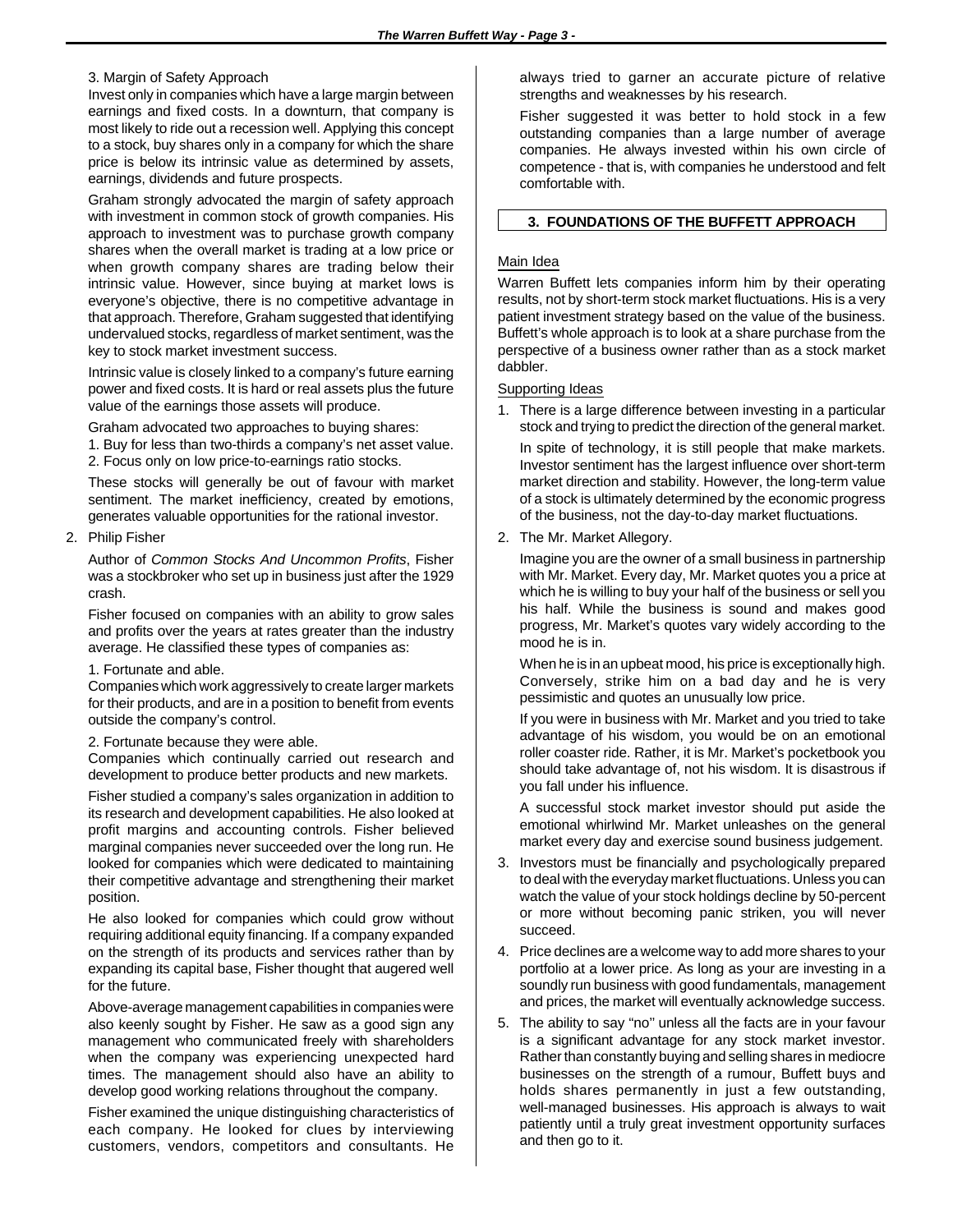- 6. Investment success is not the same as infallibility. Instead, success comes about by doing more things right than wrong. To do that, reduce the number of things you can get wrong and focus on the things you expect to get right.
- 7. The Market Rumour Parable

An oil prospector was met at the gates of heaven by St. Peter who told him there was no room for him to come in. The prospector asked if he might say just four words to the oil prospectors present. He yelled, ''Oil discovered in Hell!'' With that, all the oil men marched out of heaven headed for hell. St. Peter was impressed and invited the man in now there was plenty of room. "No thanks," said the newcomer. "I think I'll just go along with the rest of the boys. There just might be some truth to that rumour after all.''

Despite all the experience and educational qualifications found in stock market investors (including institutions), it still acts irrationally and with a ''follow the mob'' mentality. Buffett takes no comfort from having ''important'' people agree with him, and does not lose confidence when they disagree.

8. An investor and a businessperson should look at a company in the same way. The businessperson wants to buy the entire company while an investor wants a part.

The first question any businessperson will ask is, ''What is the cash generating potential of this company?'' Over time, there will always be a direct correlation between the value of a company and its cash generating capacity. The investor would benefit by using the same business purchase crieria as the businessperson.

Change your thinking from buying and selling shares in a company to buying and selling a business you want to own and you'll have a much improved perspective.

- 8. Short term price fluctuations are an unwise criteria by which to judge a company's success. Instead, look at:
	- Return on beginning shareholder's equity.
	- -- Operating margin changes.
	- Debt level changes.
	- The company's cash generating ability.

That is, use economic criteria rather than price changes.

- 9. Relationship investing is critically important. With this approach, investors act like owners of the companies they own shares in. They provide patient capital allowing management to pursue long-term growth opportunities. Stock is held long-term and investors work with management to improve corporate performance.
- 10. Warren Buffett usually assigns voting rights for shares he purchases to the management of the company. That sends the clear signal that he is not seeking changes. He avoids companies in need of major overhauls. He also avoids confronting management to improve shareholder returns. Buffett simply will not invest in any company which he considers requires a change in officers before true value can be realized. He does not look for a company which is undergoing a turnaround or restructuring exercise, as this creates a situation in which there are too many variables.
- 11. Buffett is quite content to hold any security indefinitely, so long as the prospective returns on equity capital of the business is satisfactory, management is shareholder-oriented and competent and the market does not overvalue the business. Generally speaking, Buffett sells only when the stock price shows the market is appreciably overvaluing the business by his reckoning.

### Key Thoughts

*''The farther one gets from Wall Street, the more skepticism one will find as to the pretensions of stock-market forecasting or timing.''*

-- Ben Graham

*''I have long felt that the only value of stock forecasters is to make fortune tellers look good.''*

-- Warren Buffett

*''The most common cause of low prices is pessimism sometimes pervasive, sometimes specific to a company or industry. We want to do business in such an environment, not because we like pessimism but because we like the prices it produces. It's optimism that is the enemy of rational buyers.''* -- Warren Buffett

*''An investor should act as though he had a lifetime decision card with just twenty punches in it. With every investment decision his card is punched, and he has one fewer for the rest of his life.''* -- Warren Buffett

*''As time goes on, I get more and more convinced that the right method in investments is to put fairly large sums into enterprises which one thinks one knows something about and in management of which one thoroughly believes. It is a mistake to think that one limits one's risks by spreading too much between enterprises about which one knows little and has no special reason for special confidence. One's knowledge and experience is definitely limited and there are seldom more than two or three enterprises at any given time which I personally feel myself entitled to put full confidence.''*

-- John Maynard Keynes

*''The reasonable man adapts himself to the world. The unreasonable one persists in trying to adapt the world to himself. Therefore all progress depends on the unreasonable man.''* -- George Bernard Shaw

*''Can you really explain to a fish what it's like to walk on land? One day on land is worth a thousand years of talking about it and one day running a business has exactly the same kind of value.''* -- Warren Buffett

*''Invest within your circle of competence. It's not how big the circle is that counts, it's how well you define the parameters.''* -- Warren Buffett

*''Rationality is the quality that Buffett thinks distinguishes his style with which he runs Berkshire - and the quality he often finds lacking in other corporations.''*

-- Carol Loomis, *Fortune Magazine*

*''Beware of past performance proofs in finance. If history books were the key to riches, the Forbes 400 would consist of librarians.''*

-- Warren Buffett

*''After we buy a stock, consequently, we would not be distrurbed if markets closed for a year or two. We don't need a daily quote on our 100 percent position in See's or H.H. Brown to validate our well being. Why, then, should we need a quote on our 7 percent interest in Coke?''*

-- Warren Buffett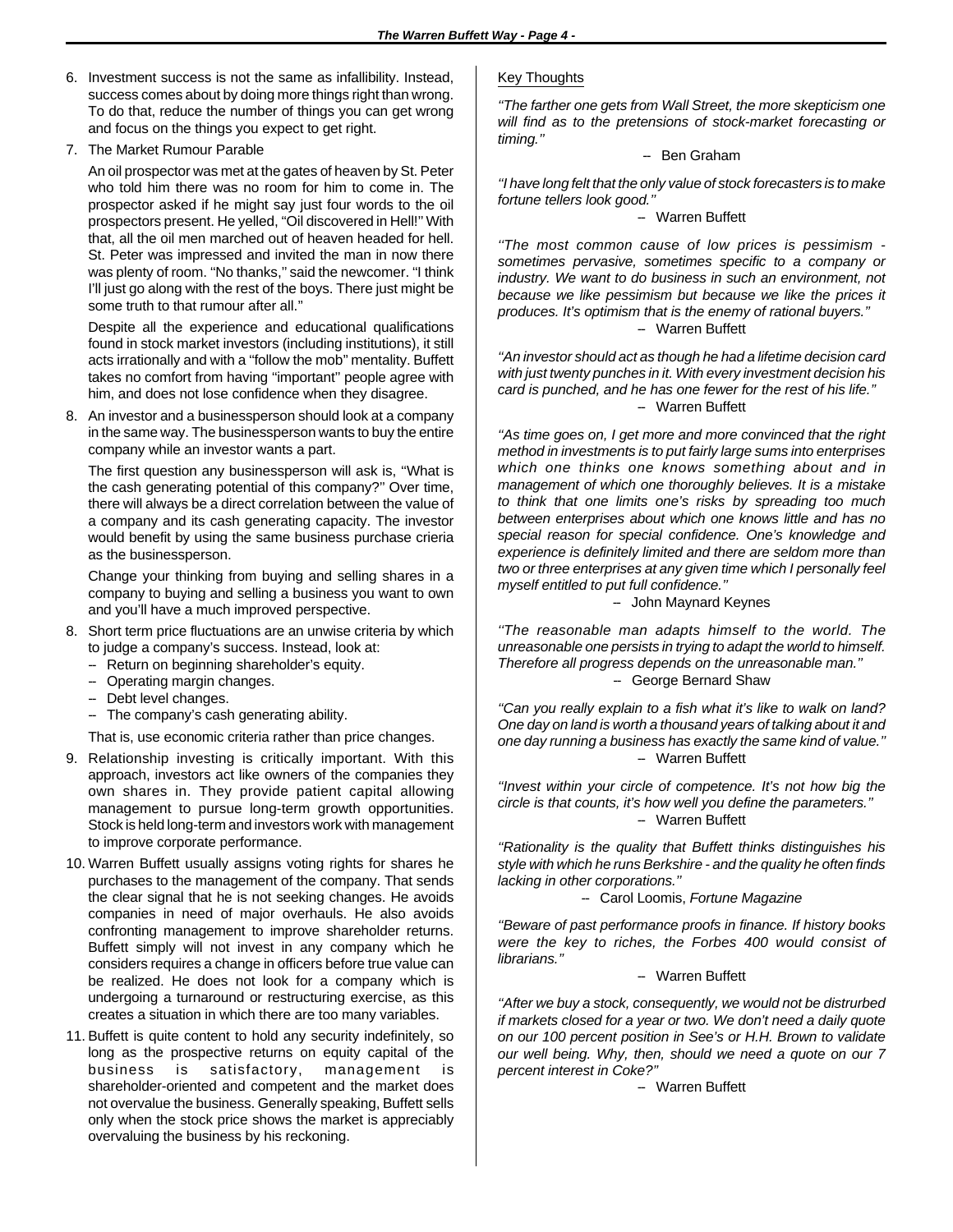### **4. THE WARREN BUFFETT WAY**

### Main Idea

Rational allocation of capital is the key to any investment success.

The Buffett approach to investment is:

- 1. Never follow the day to day fluctuations of the stock market.
- 2. Don't try and analyze or worry about the general economy.
- 3. Buy a business, not its stock.
- 4. Manage a portfolio of businesses you want to own.

### Supporting Ideas

1. **Never follow the day to day fluctuations of the stock market.**

In essence, a stock market exists simply to facilitate the buying and selling of shares. Anytime an investor tries to turn the market into a predictor of future prices, they run into problems.

The essential question is whether you've done your homework or not. If you know more about a company than the market does, then why give any attention to what the market says?

Secondly, if you buy a share because you believe a company has sound financial prospects and you intend owning it for a number of years, what happens in the market on a day to day basis is totally inconsequential.

An investor does not need the market's validation for any share purchase they have completed.

The only use for a regular glance at the market is to check whether anyone is foolish enough to sell a good business at a great price.

### 2. **Don't try and analyze or worry about the general economy.**

If it is impossible to predict what the stock market will do from day to day, how can it be even remotely achieveable to forecast what the economy as a whole will do in the next few years?

The problem is some investors begin with an economic assumption about the direction of the economy and select only stocks which fit their model. In this way, the predictions become both self-fulfilling and limiting.

A superior approach is to buy a business which has a realistic opportunity to progress regardless of whether the overall economy is expanding or contracting. A business which has the ability to profit in any economic environment is very valuable.

### 3. **Buy a business, not its stock.**

An investor should only buy shares in a company which he would be willing to purchase outright if he had sufficient capital. From this perspective, an investor should look for a company with business operations that are understood, has favourable long-term prospects, is operated by honest and competent people and is available at an attractive price.

The decision to buy a business is based on:

- -- Business tennets
- -- Management tennets
- -- Financial tennets
- Market tennets

### 1. Business Tennets

#### *Business Tennet 1.*

### *Is the business simple and understandable from the perspective of the investor?*

Do you understand how the company generates sales, incurs expenses and produces profits?

That means you need to understand revenues, expenses, cash flow, labour relations, pricing, flexibility and capital requirements - an exceptionally high level of knowledge. It means that investors should buy shares only in companies within their own circle of financial and intellectual understanding.

An investor need to be realistic about what they do not know. Above average results are most often achieved by doing ordinary things exceptionally well.

### *Business Tennet 2.*

### *Does the business have a consistent operating history?*

In general, the best level of profits over the long-term are achieved by companies that have been producing the same product or service for a number of years. One-off windfalls generated by unusual events are just too hard to reasonably predict.

An investor should never ignore a current business reality because of some vision of future success. Look to buy a business which has shown it can reasonably weather different economic cycles and competitive forces.

The best time to buy any business is when profitability has been interrupted for some external short-term reason. This can create a rare one-time opportunity to purchase a sound business at an unusually low price.

### *Business Tenent 3.*

### *Does the business have favourable long-term prospects?*

The economic world is divided into a large group of commodity companies and a small group of companies that own the franchise for their product or service.

Commodity companies compete solely on price, with no differentiation between suppliers. As well as the traditional oil and gas companies, the commodities group now includes computers, automobiles and airlines.

By contrast, companies which own the franchise have a product or service which is needed, has no close substitutes and for which an unregulated market exists.

Ideally, a business purchaser will want to buy a franchise type of company. These companies have an appreciable margin of safety whereby prices can be raised to offset management mistakes.

The only problem is a strong franchise holder soon attracts competitors and substitute products, which in turn leads to the creation of a commodity market around that product or service. Whenever that happens, the value of the management becomes even more critical to the economic performance of the company.

If it is not possible to purchase a franchise company, the next best option is to buy the lowest cost supplier in a commodity market. Over the long-term, the lowest cost supplier always comes to dominate a commodity market.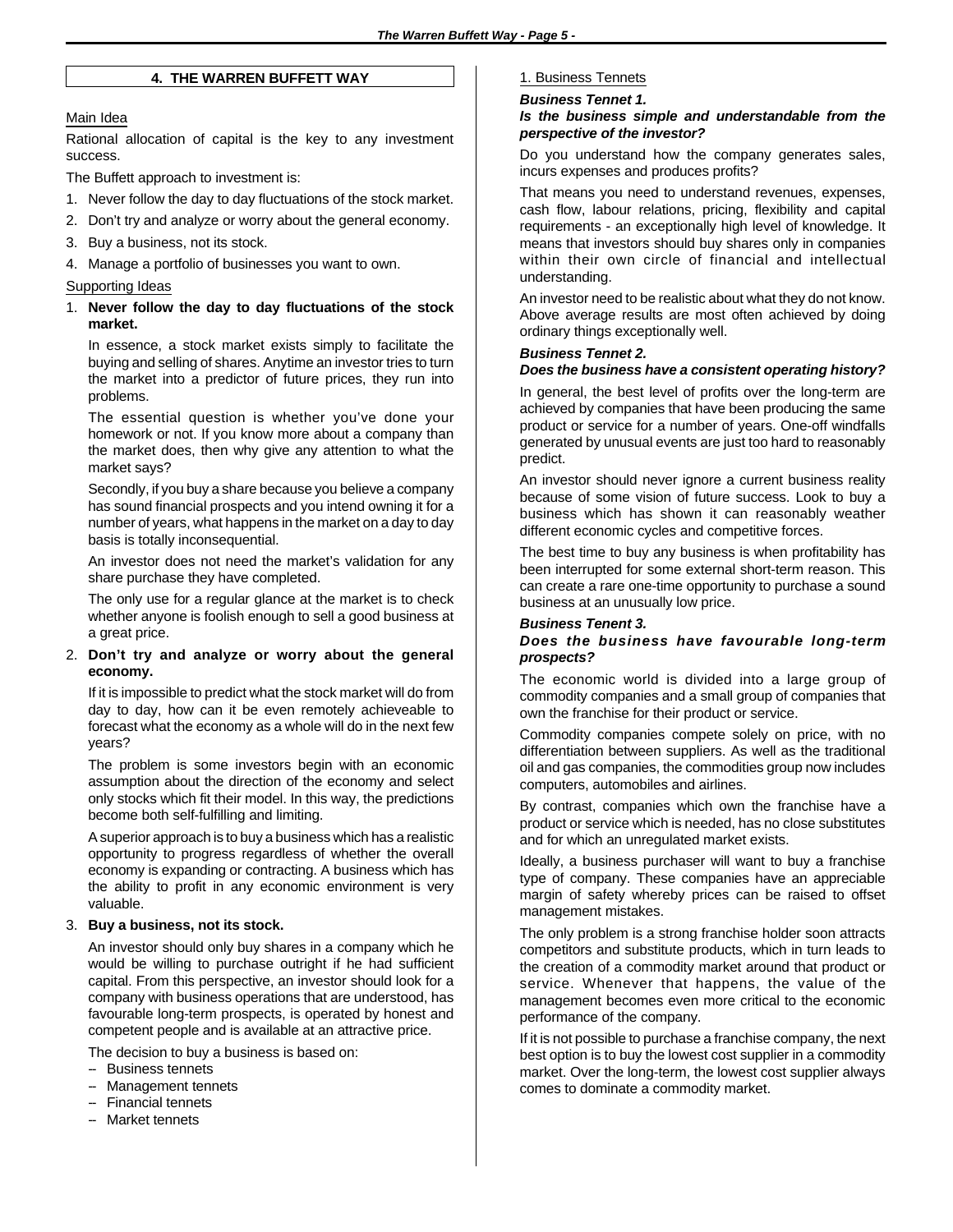### 2. Management Tennets

### *Management Tennet 1. Is management rational?*

Does the management act and think like an owner of the company unfailingly? In particular, how is capital allocatted by the company? Rational managers will invest any excess cash generated by the company in projects that produce earnings at rates higher than the cost of capital. Over the long-term, allocation of capital determines the value of the company.

All companies move through an economic life cycle. In the development stage, the company loses money while establishing markets and improving its products. During the next stage of rapid growth, the company requires cash to grow and retains earnings and borrows or issues more equity. In the third stage (maturity), the company generates more cash than it needs as sales expand. In the last stage, excess cash tapers off as sales decline.

The key question is what managers do with the excess cash in the maturity and decline stages. A rational management will invest this cash in projects that earn a higher rate of return than the cost of capital on the open market - otherwise the funds should be returned to shareholders as dividends or by buying back the company's own shares.

By contrast, irrational managers are often overcome by their own prowess and continue to reinvest in projects with diminishing returns.

### *Management Tennet 2. Is management candid with its shareholders?*

The ideal business manager reports financial performance openly and genuinely, with an ability to admit mistakes and report the progress of all aspects of the company. The management should also be able to reaffirm that the company's prime objective is to maximize the return on shareholder's investment. This concept should colour every action taken.

The tendency to include every piece of information that owners would deem valuable when judging the company's economic performance is a characteristic of a strong management team.

### *Management Tennet 3.*

### *Does management resist the institutional imperative?*

The institutional imperative is the tendency of corporate managers to mimic the actions of other companies, even when those actions are destructive or irrational. Most managers are so influenced by what other companies are doing that they are unwilling to do anything which results in short-term pain in exchange for long-term profit.

A measure of any company's management skill is how effectively they think for themselves rather than settle for mindless imitation of what everyone else is doing. In essence, successful companies have managers who refuse to follow the herd into mediocrity.

### 3. Financial Tennets

### *Financial Tennet 1.*

### *Focus on return on equity, not earnings per share.*

Companies are continually adding to their capital base by retained earnings in particular. Therefore, you expect earnings per share to increase year by year.

A better measure of a company's performance is return on equity - the ratio of operating earnings to shareholder equity. This measures the management's ability to generate a return on the operations of the business given the capital employed.

When calculating return on equity, value marketable securities at cost - not market value (as market value is beyond management's control). Exclude all non-recurring extraordinary items which are unrelated to the business.

A good management team will consistently achieve good returns on equity while employing little or no debt, or at least employing a managable debt level for the nature of the business.

### *Financial Tennet 2. Calculate ''Owner Earnings.''*

The ultimate value of any company is its ability to generate a surplus of cash. However, a company with a high fixed asset to profit ratio will require a larger share of retained earnings to stay profitable than a company with a low fixed assets to profit ratio.

''Owner earnings'' is calculated by adding depreciation, depletion and amortization charges to net income and subtracting the capital expenditure required to maintain economic position and unit volume.

''Owner earnings'' reflects the true cash flow position of a company. Some enterprises (like a real estate development for example) require heavy expenditure at the start and very little later on. Others, like manufacturing, require regular expenditure on plant upgrades or the business slips. ''Owner earnings'' is an attempt to provide a cross industry analysis measure.

### *Financial Tennet 3.*

### *Search for companies with high profit margins.*

Paradoxically, managers of high-cost companies tend to find ways to continually add to their overheads whereas the managers of low-cost operations take pride in lowering their expenses.

Any money spent on unnecessary costs deprives shareholders of extra profits. The culling of unnecessary expenses is a consistent theme of effective managers.

### *Financial Tennet 4.*

### *For every dollar of retained earnings, has the company created at least one dollar's worth of extra market value?*

Over the longer term, stock market value will accurately reflect the economic value of the company. The same is true for increased market value created by retained earnings. A well managed company will add at least one dollar of market value for every dollar of retained earnings.

To estimate this factor, subtract all dividends from a company's net income over the last ten years. This is the total retained earnings. Add that figure to the company's market value at the beginning of the ten year period to get Total A. If the company has employed retained earnings effectively, the market value at the end of the ten year period will exceed Total A. If it doesn't, beware.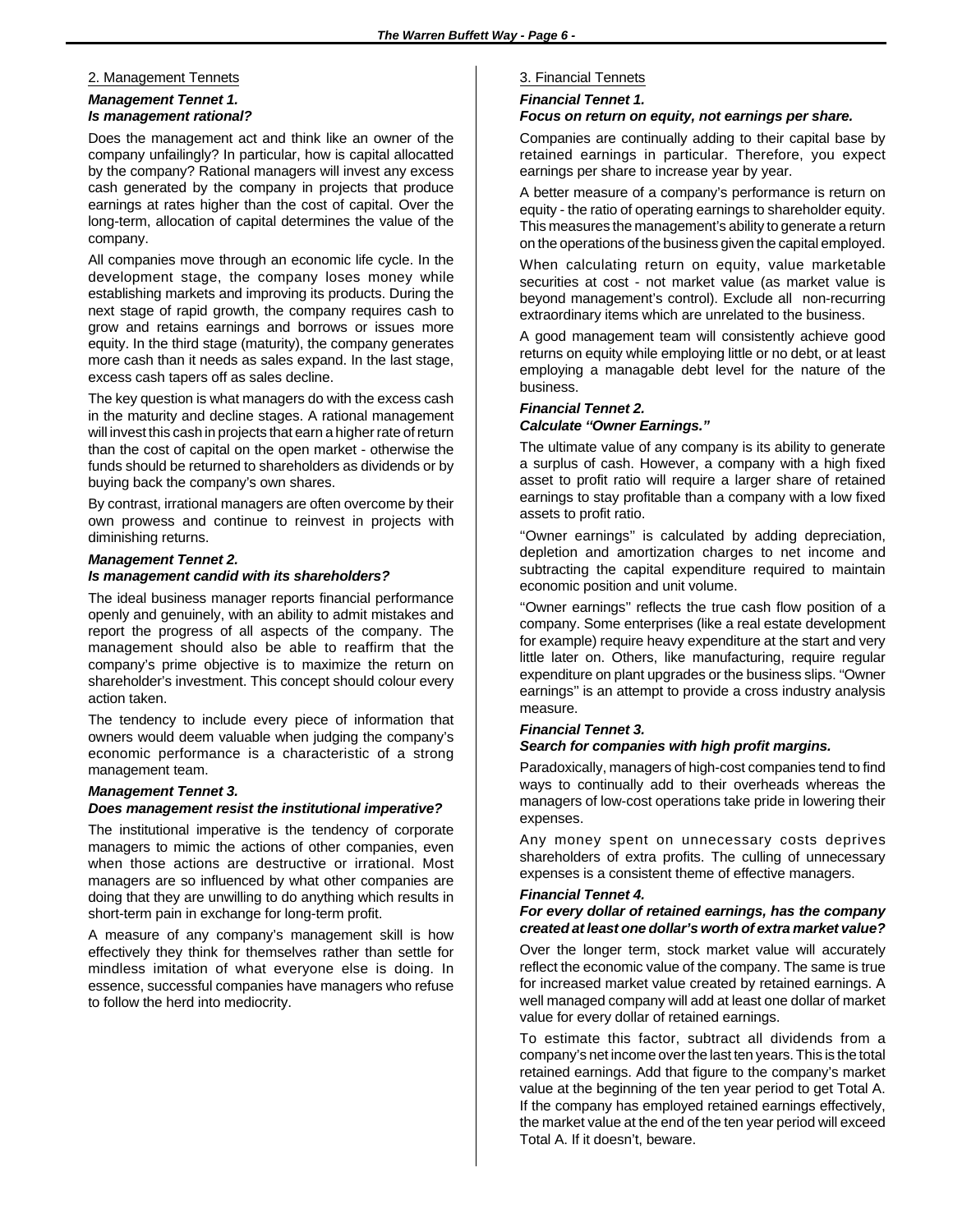### 4. Market Tennets

### *Market Tennet 1. What is the value of the business?*

Buffett calculates the value of a business as the net cash flows expected to occur over the life of the business discounted at an appropriate interest rate. Net cash flows are the company's owner earnings over a long period. Something like the thirty-year U.S. treasury bond rate can be used as a measure of the interest rate for this calculation.

By calculating the business value this way, vastly different business enterprises can realistically be compared. If the business is growing rapidly but has unpredictable future revenues, then the company is not classified as simple and understandable and this formula cannot be applied. The discounted cash-flow approach described is very conservative as long as an appropriate discount rate is applied.

*''In our view, what makes sense in business also makes sense in stocks. An investor should ordinarily hold a small piece of an outstanding business with the same tenacity that an owner would exhibit if he owned all the business.''*

-- Warren Buffett

### *Market Tennet 2.*

### *Can the business currently be purchased at a significant discount to its value?*

Armed with an accurate calculation of the value of the business, you should now look at the asking price. The rule for market success is purchase only when the current market price is at a significant discount to value.

The intention of any investor is to earn above-average returns. The difference between business value and price is the investor's margin of safety. Most investors set their own margin of safety. Buffet generally aims for a 25-percent discount as his margin of safety.

Additionally, a well chosen stock will have sound fundamentals, which over the longer term will lead to an above average growth in the company's share price. This, in effect, becomes an additional reward for the intelligent investor who purchases at a discount.

### **4. Manage a portfolio of businesses.**

The concept of intelligent investing is that by buying shares in a company, you should act like the owner of the business, not the owner of a piece of paper. That means you need to understand the company's operating fundamentals.

Diversification is only required when an investor does not know what they are doing. Very few business owners are comfortable and experienced enough to operate a number of companies at the same time. So too, an investor should act like an owner and buy shares only in companies which are thoroughly understood.

### Key Thoughts

*''I would rather be vaguely right than precisely wrong.''* -- Keynes

*''The market, like the Lord, helps those who help themselves. But unlike the Lord, the market does not forgive those who know not what they do.''*

-- Warren Buffett

*''Investing is most intelligent when it is most businesslike.''* -- Benjamin Graham

*''I put a heavy weight on certainty. If you do that, the whole idea of a risk factor doesn't make any sense to me. Risk comes from not knowing what you're doing.''*

-- Warren Buffett

*''You are neither right nor wrong because the crowd disagrees with you. You are right because your data and reasoning are right.''*

-- Benjamin Graham

*''It is not good enough to have good intelligence. The principle thing is to apply it well.''*

-- Descartes

*''As far as I am concerned, the stock market doesn't exist. It is there only as a reference to see if anybody is offering to do anything foolish.''*

### -- Warren Buffett

*''Most managers have very little incentive to make the intelligent-but-with-some-chance-of-looking-like-an-idiot decision. Their personal gain/loss ratio is all to obvious; if an unconventional decision works out well, they get a pat on the back, and if it works out poorly, they get a pink slip. Failing conventionally is the route to go; as a group, lemmings may have a rotten image, but no individual lemming has ever received bad press.''*

### -- Warren Buffett

*''It has been helpful to me to have tens of thousands students turned out of business schools taught that it didn't do any good to think. What we do is not beyond anybody else's competence. It is just not necessary to do extraordinary things to get extraordinary results.''*

-- Warren Buffett